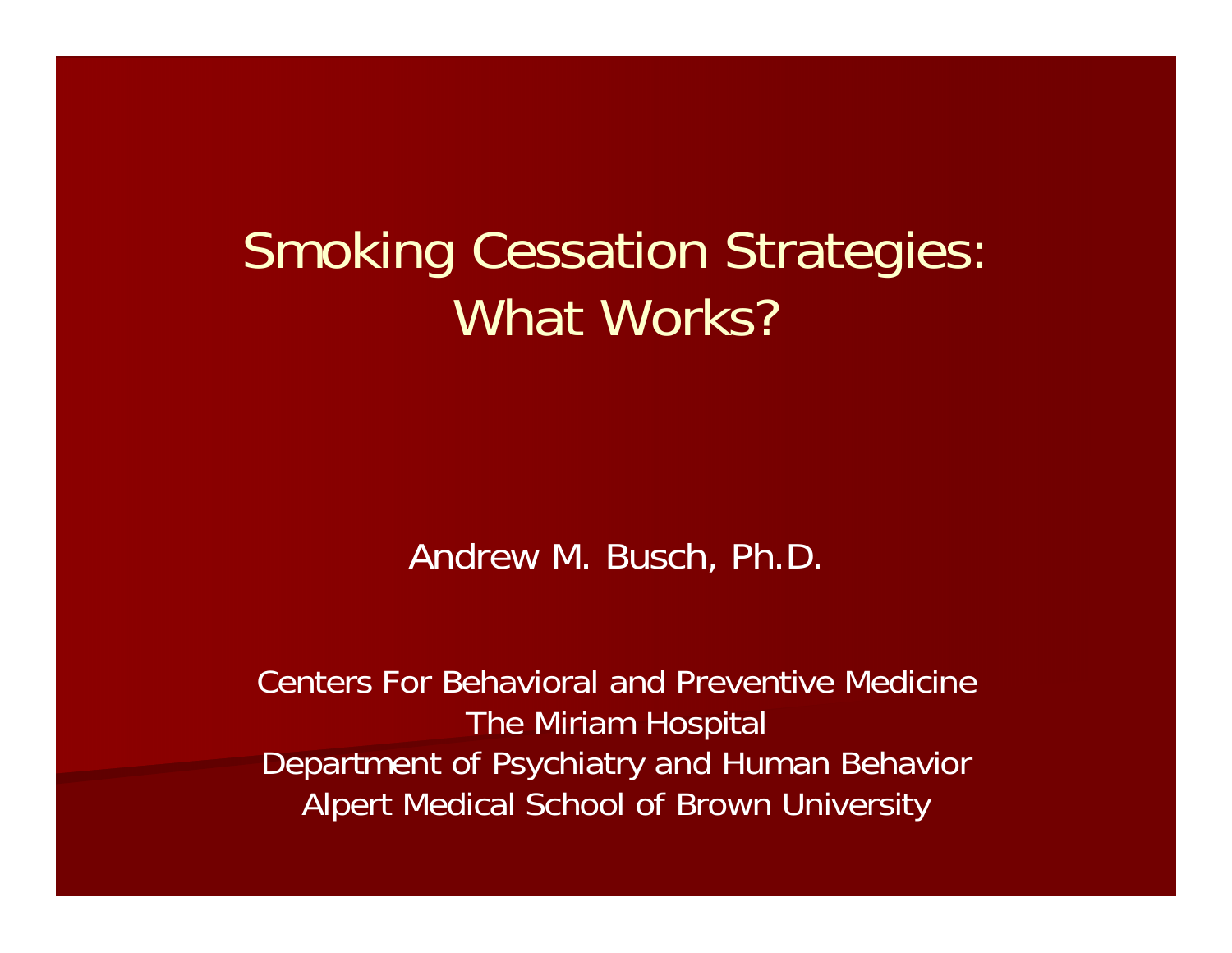## Faculty Disclosure

**Andrew M. Busch has the following** disclosures:

- Consultant: None
- Stockholder: None
- – Research grants : K23 Career Development Award (K23HL107391, NHLBI)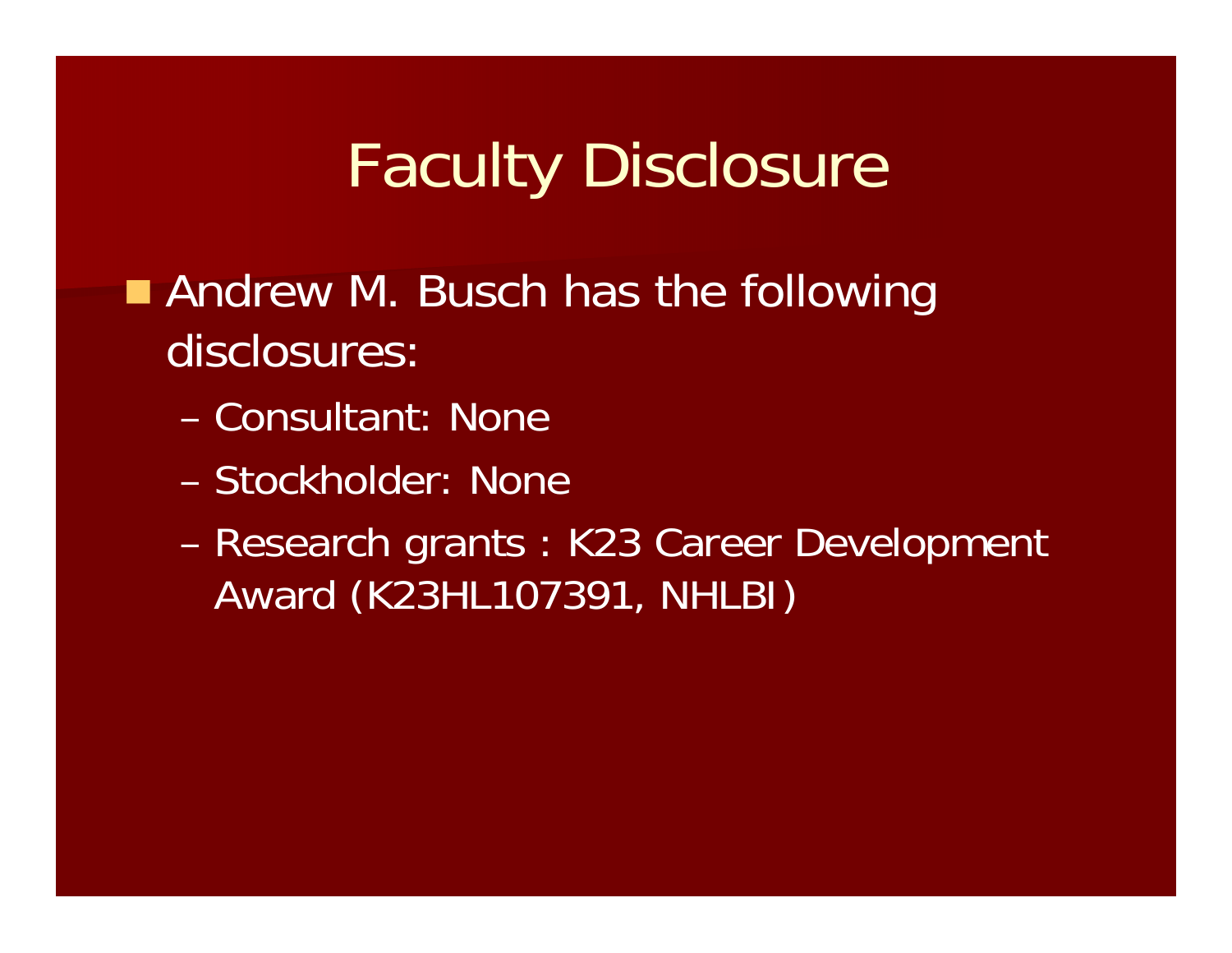# Smoking Morbidity and Mortality

Smoking is a known cause of:

- –multiple cancers
- heart disease
- Stroke
- COPD
- Smoking is (arguably) the most important modifiable risk factor for CVD
- Smoking causes 443,000 deaths in the US/year
	- 126,000 due to CVD
	- –50,000 more due to second-hand smoke exposure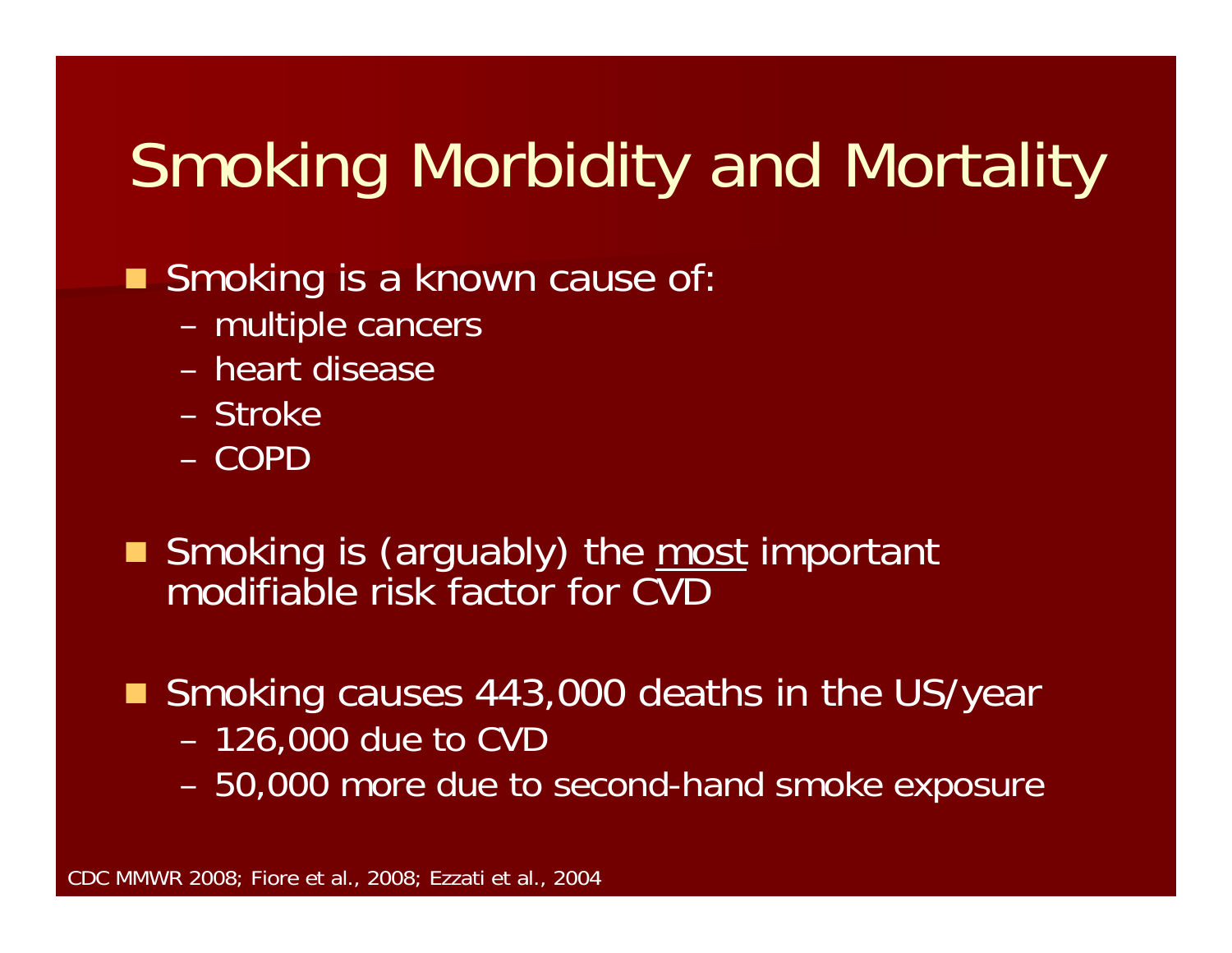## Effects of Smoking Cessation

#### ■ Quitting Smoking:

- – before the age of 40 reduces smoking related mortality risk by 90%
- – before the age of 55 adds 6-10 years to lifespan
- – after a heart attack reduces 2 year mortality by 36%
- – after a lung cancer diagnosis greatly reduces recurrence and mortality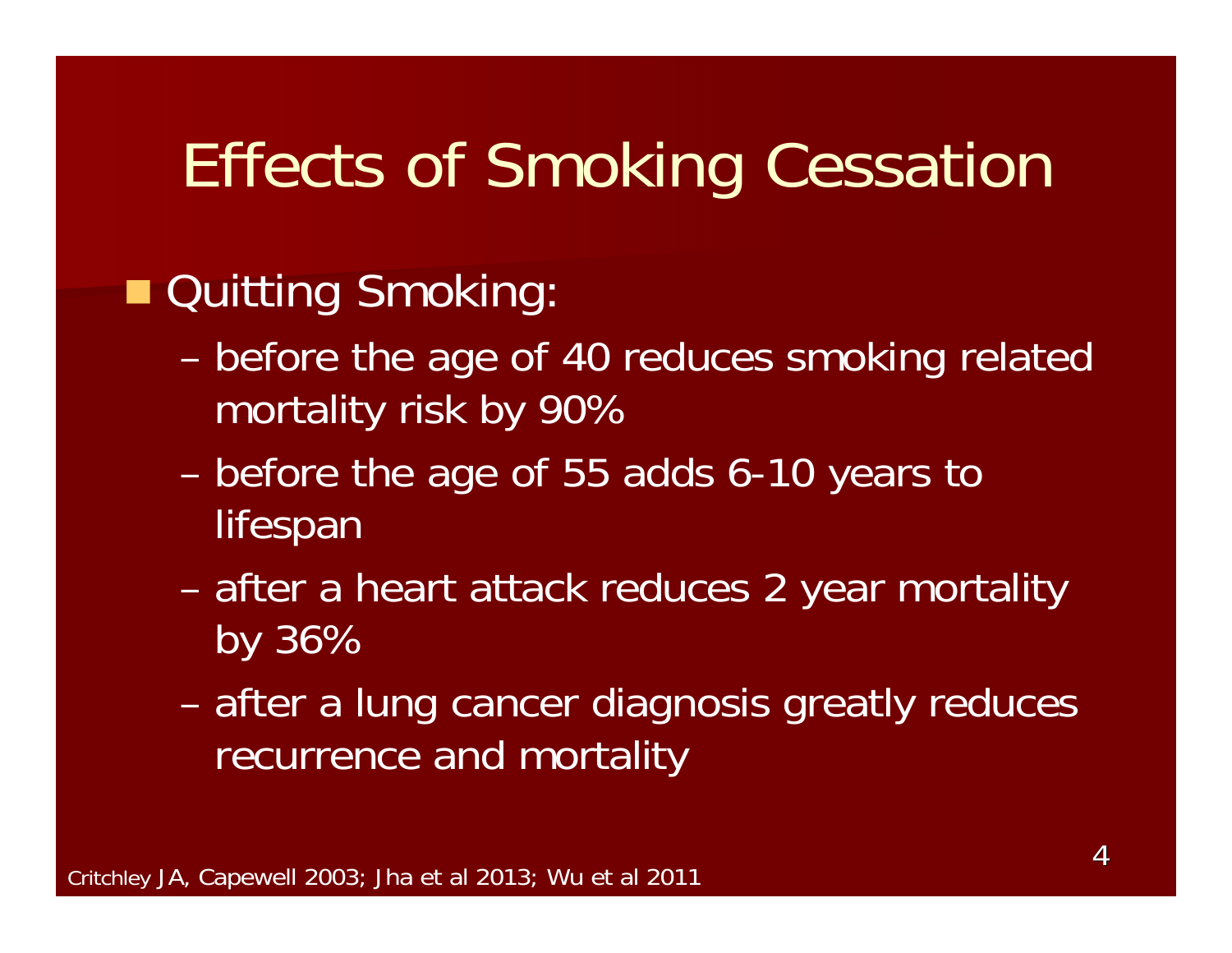## Smoking Statistics

#### ■ National smoking rate 2012: 19.6% – RI 17.4%– MA 16.4%

#### ■ 69% want to stop smoking completely

#### ■ 52% attempted to quit in past year

- –5% of attempts are successful
- – 68% attempted without any medication or counseling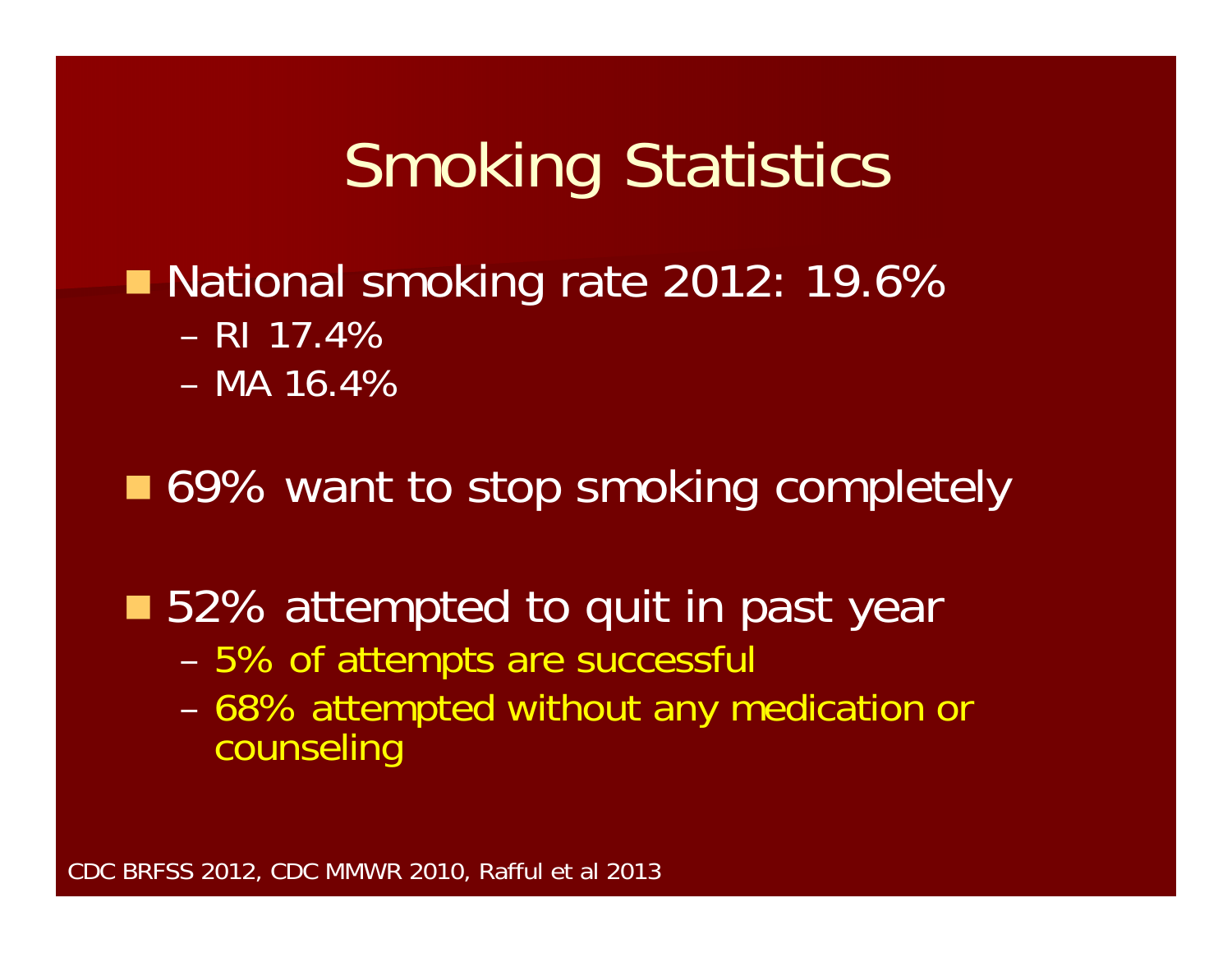Ask about smoking status at every visit Advise to quit (clear, strong, personalized)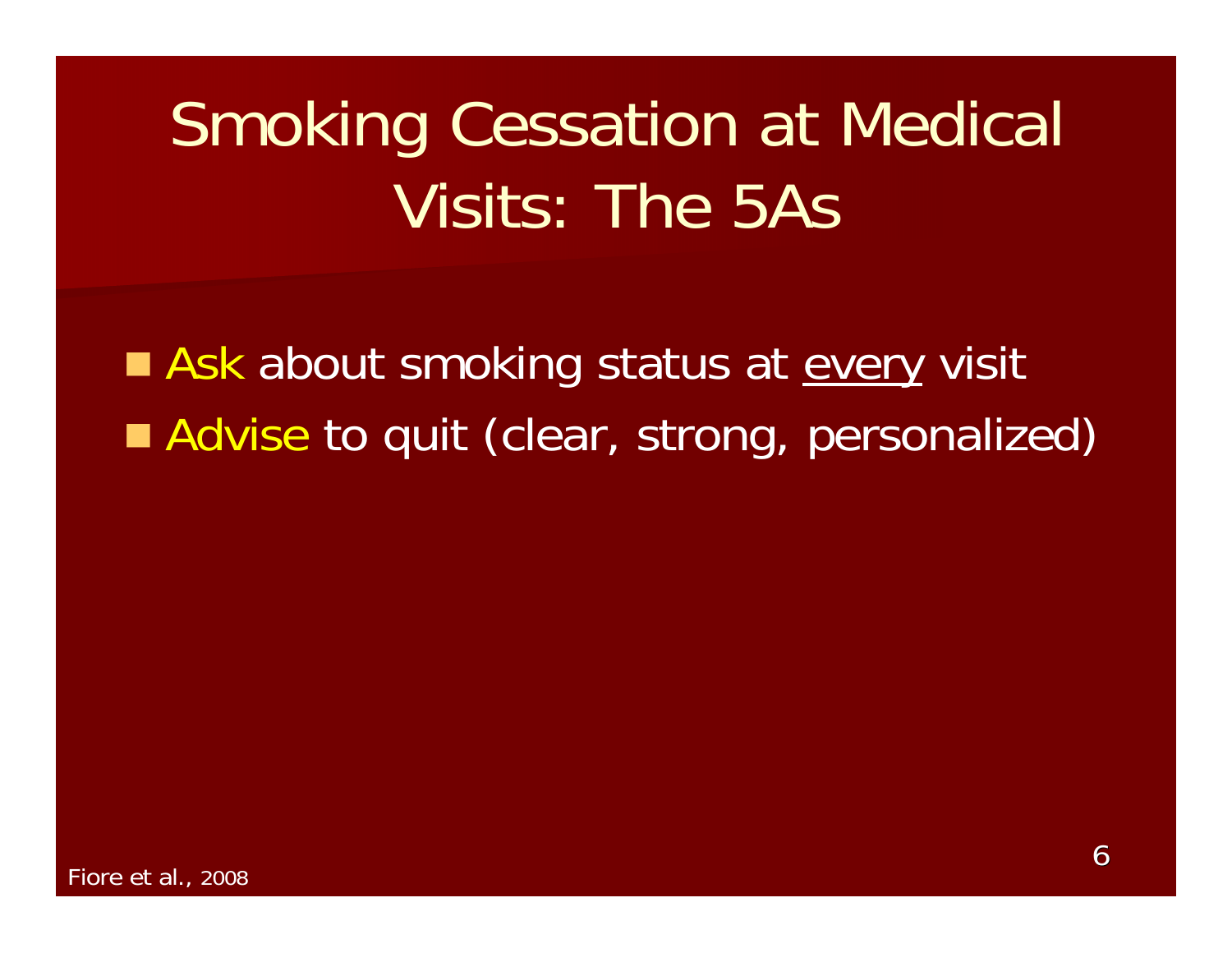Ask about smoking status at every visit Advise to quit (clear, strong, personalized)

> Ask + Advise alone increase quit rates by 2.5%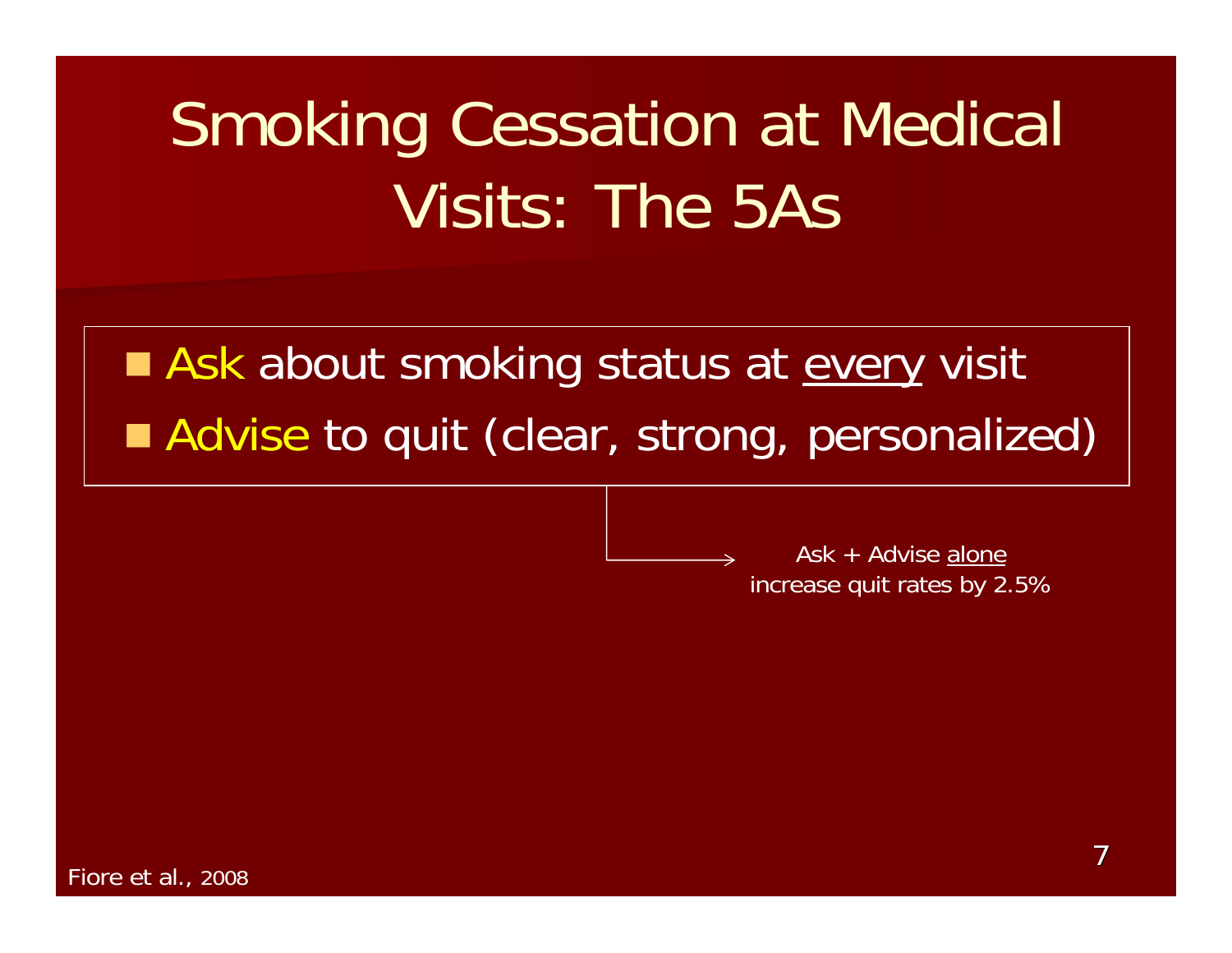Ask about smoking status at every visit Advise to quit (clear, strong, personalized) ■ Assess willingness to make a quit attempt **Assist in development of a quit plan Arrange for follow-up (1 week is ideal)**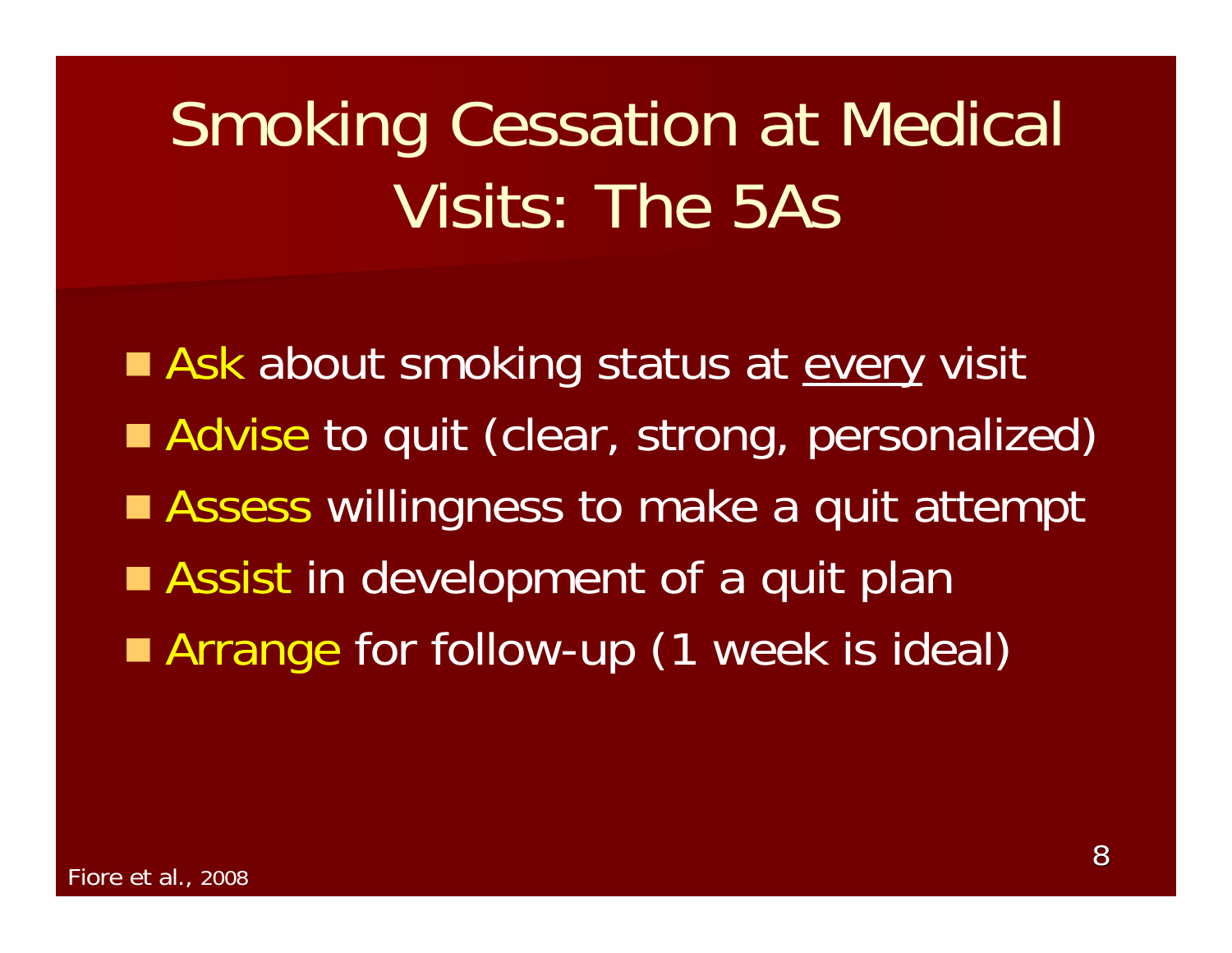Ask about smoking status at every visit Advise to quit (clear, strong, personalized) ■ Assess willingness to make a quit attempt **Assist in development of a quit plan Arrange for follow-up (1 week is ideal)** 

> Depending on setting, these may be referred out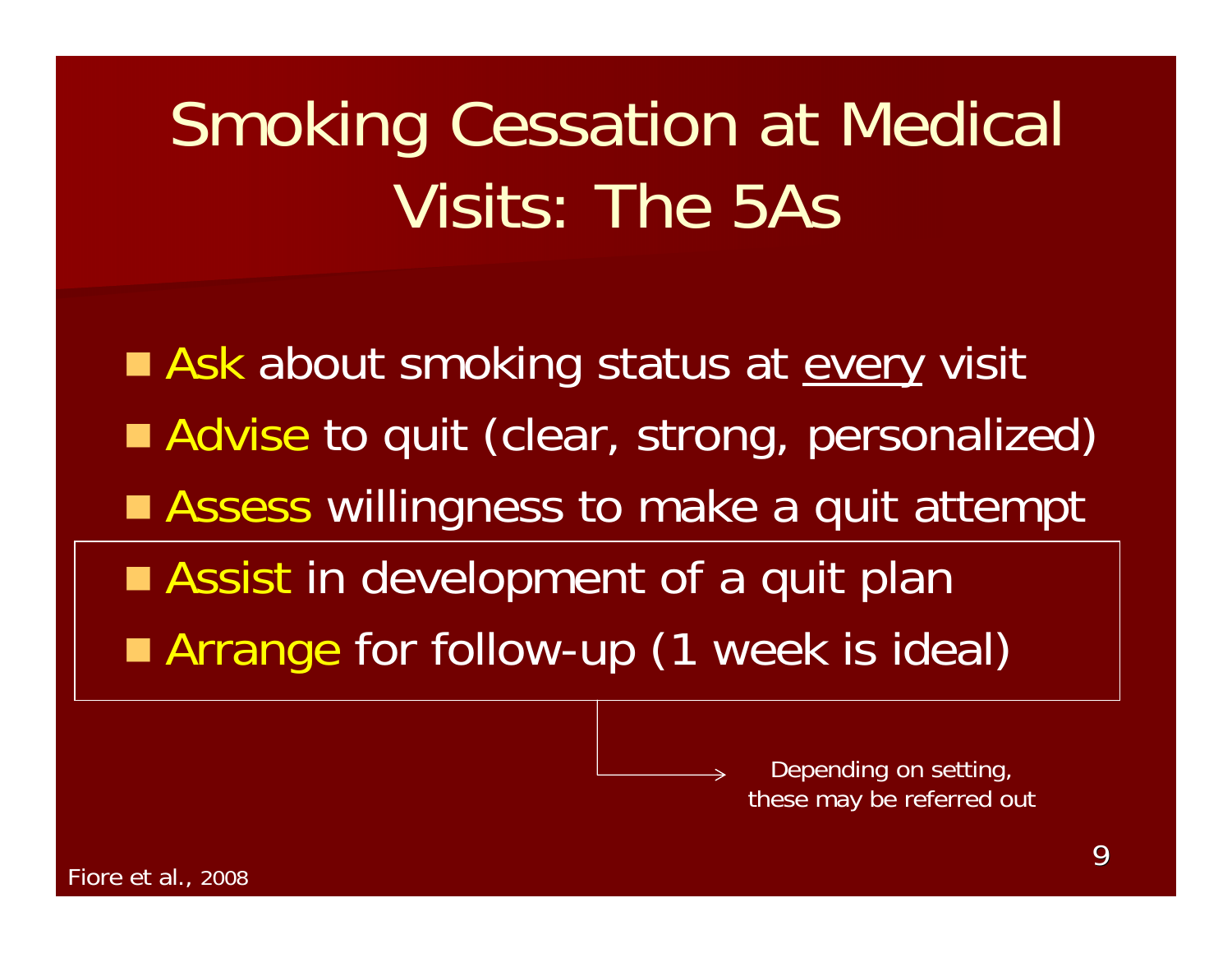## First Line Treatments

- **Behavioral counseling** 
	- –Individual, group, Quit-lines
- **Nicotine Replacement Therapy (NRT)** 
	- –Nicotine Patch (OTC)
	- –Nicotine Gum (OTC)
	- –Nicotine Lozenge (OTC)
	- –Nicotine Inhaler (Rx)
	- –Nicotine Spray (Rx)
- **Pill Medication (start 1-2 weeks before cessation)** 
	- –Bupropion SR (Wellbutrin, Zyban)
	- – Varenicline (Chantix)
		- Ŧ Highest quit rates and most side effect concerns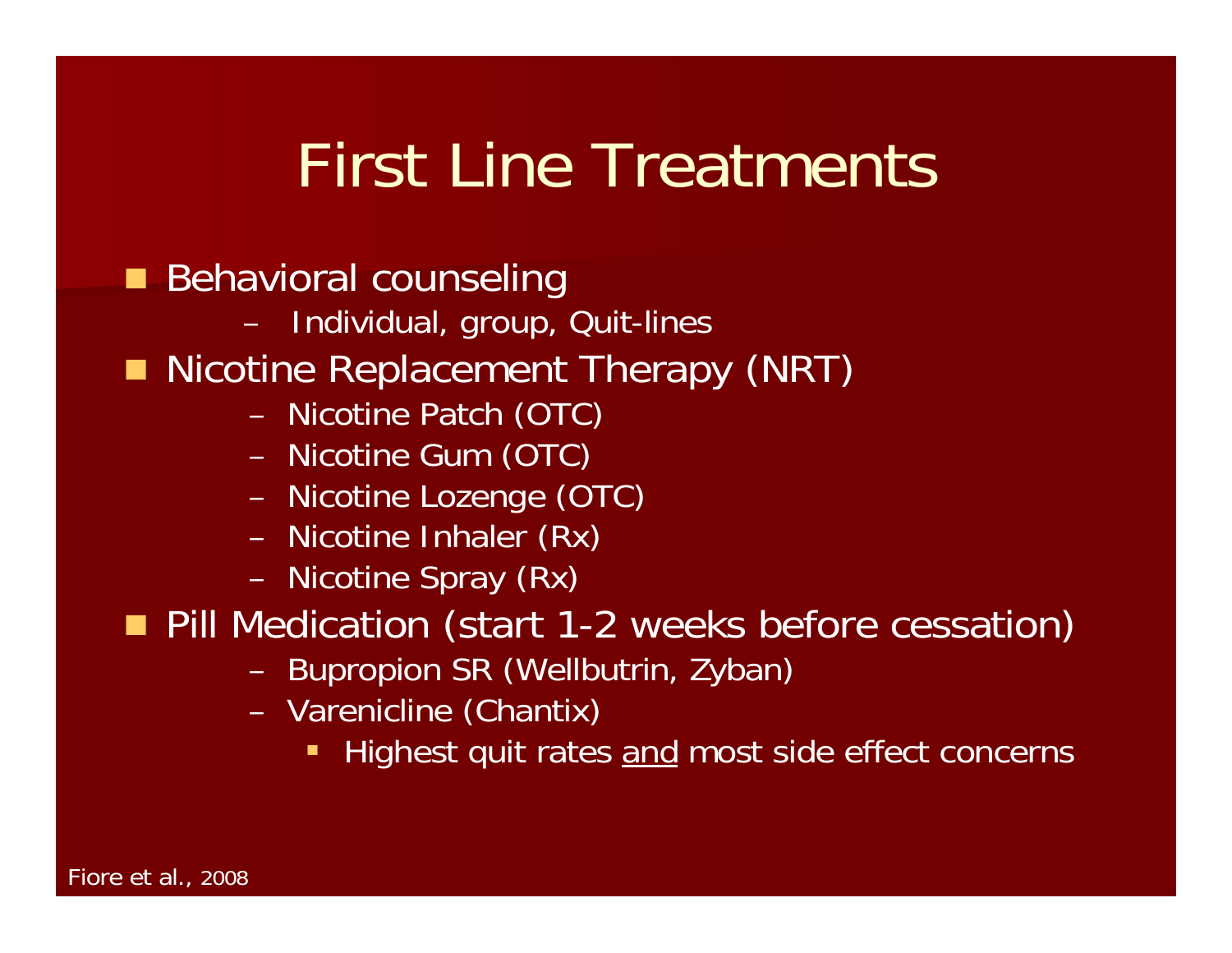# Combination Treatments Are Most Effective

**Any medication + counseling** 

■ Nicotine patch + other NRT

**Any NRT + Bupropion** 

Fiore et al., 2008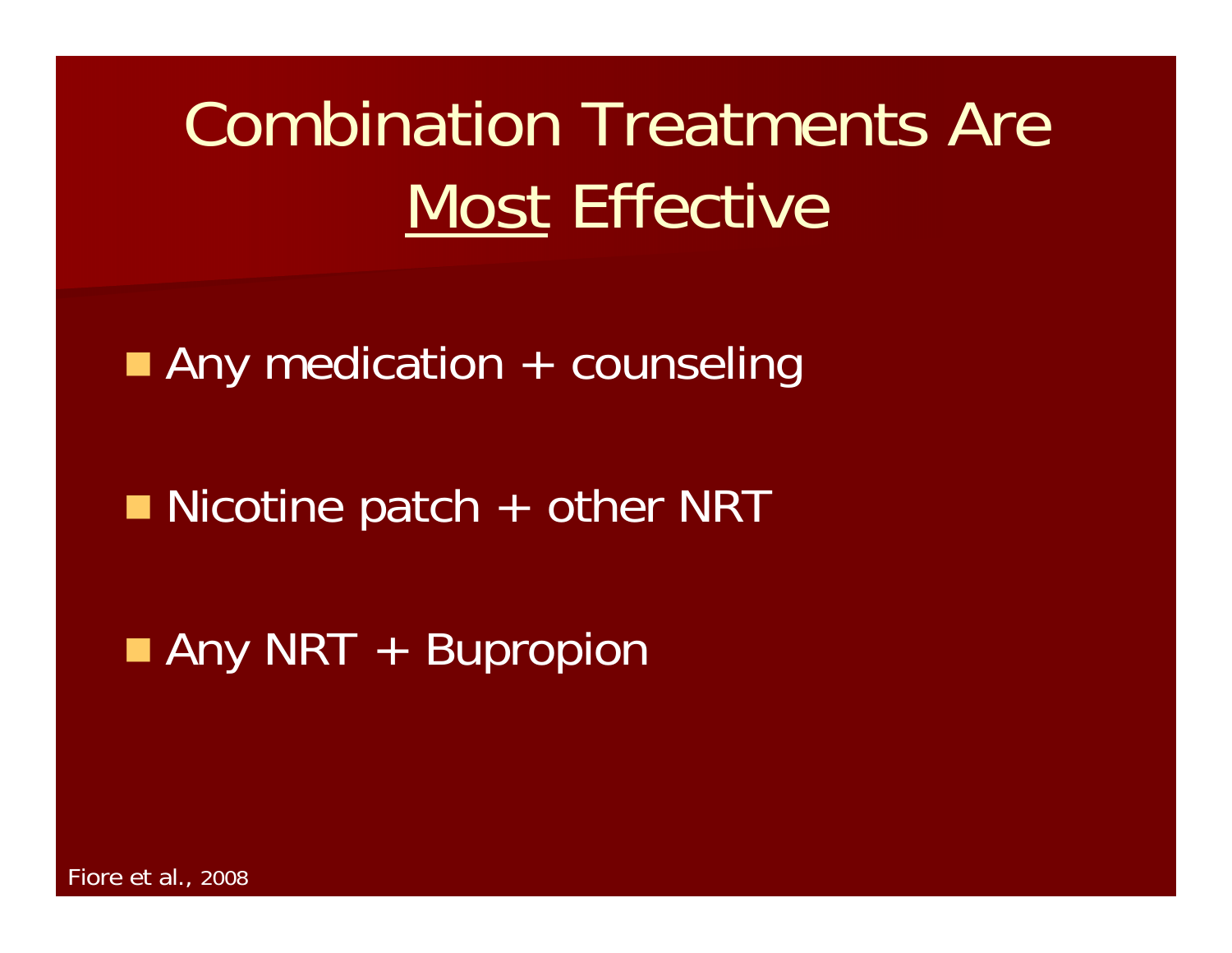### Relapse…

■ Even with the best treatments, 65% of your patients that attempt to quit will be smoking again in 6 months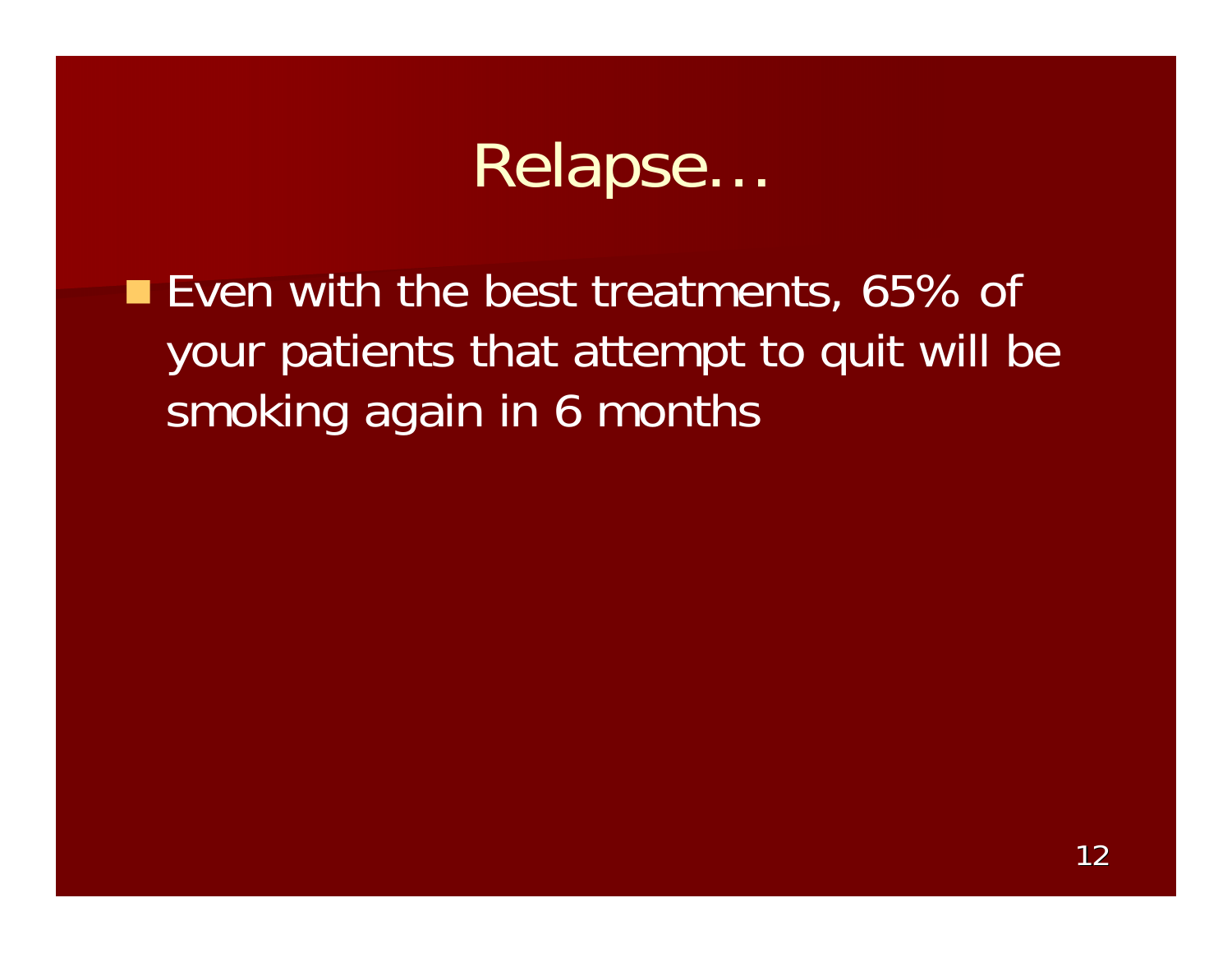## Safety Concerns

#### **NRT has very few safety concerns**

- – Contraindications: Pregnant/nursing, skin allergies (patch), severe reactive airway disease (nasal spray)
- –Common side effects: "vivid dreams" (patch)
- –- Generally safe for CVD patients
	- "use with caution" within 2 weeks of MI and for those with serious arrhythmias or unstable angina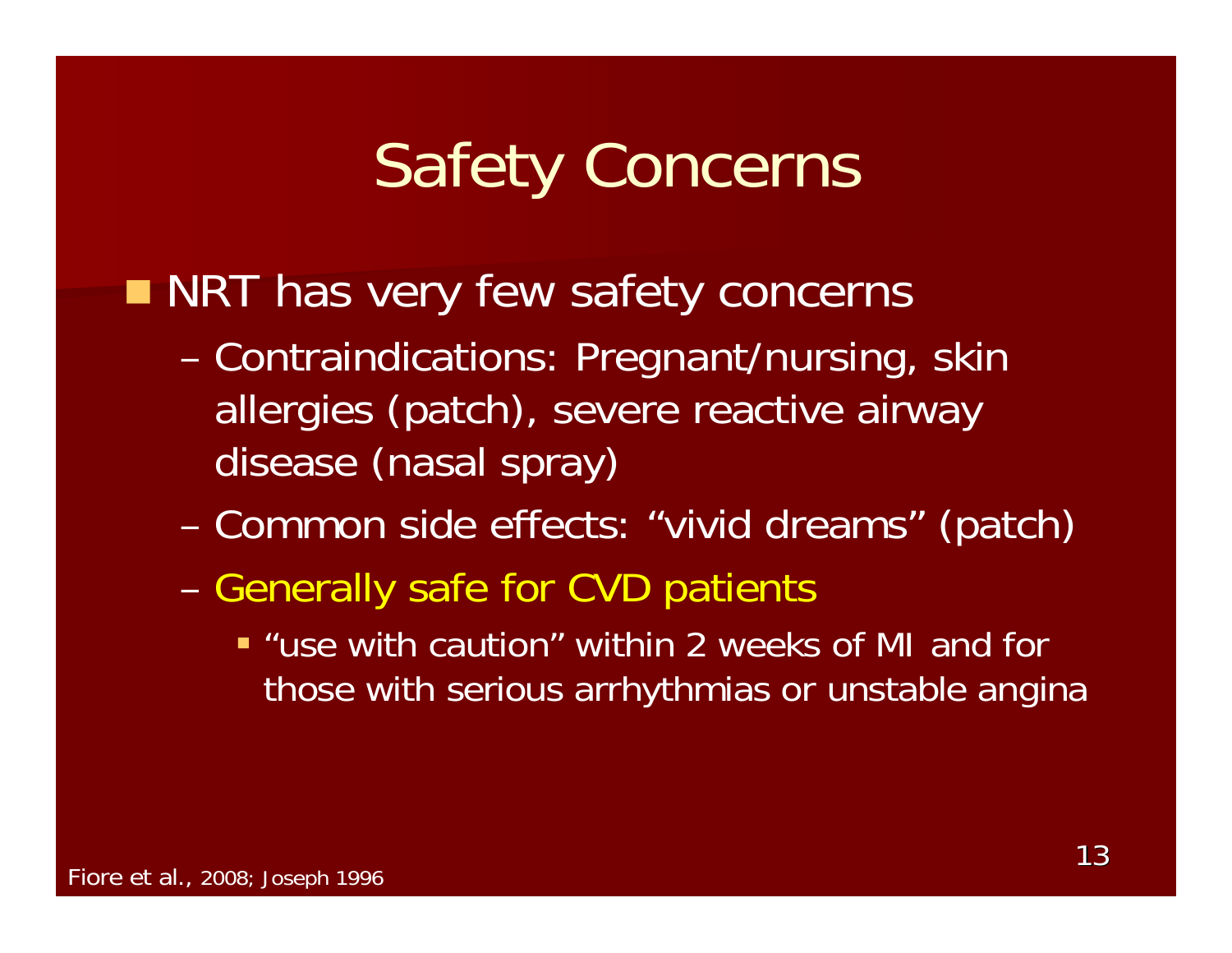## Safety Concerns

#### **Bupropion**

- – Contraindications: pregnancy, history of seizure or eating disorder, MAO inhibitor in past 14 days
- Common side effects: insomnia
- –– Generally well tolerated in CVD patients **Even post-MI patients**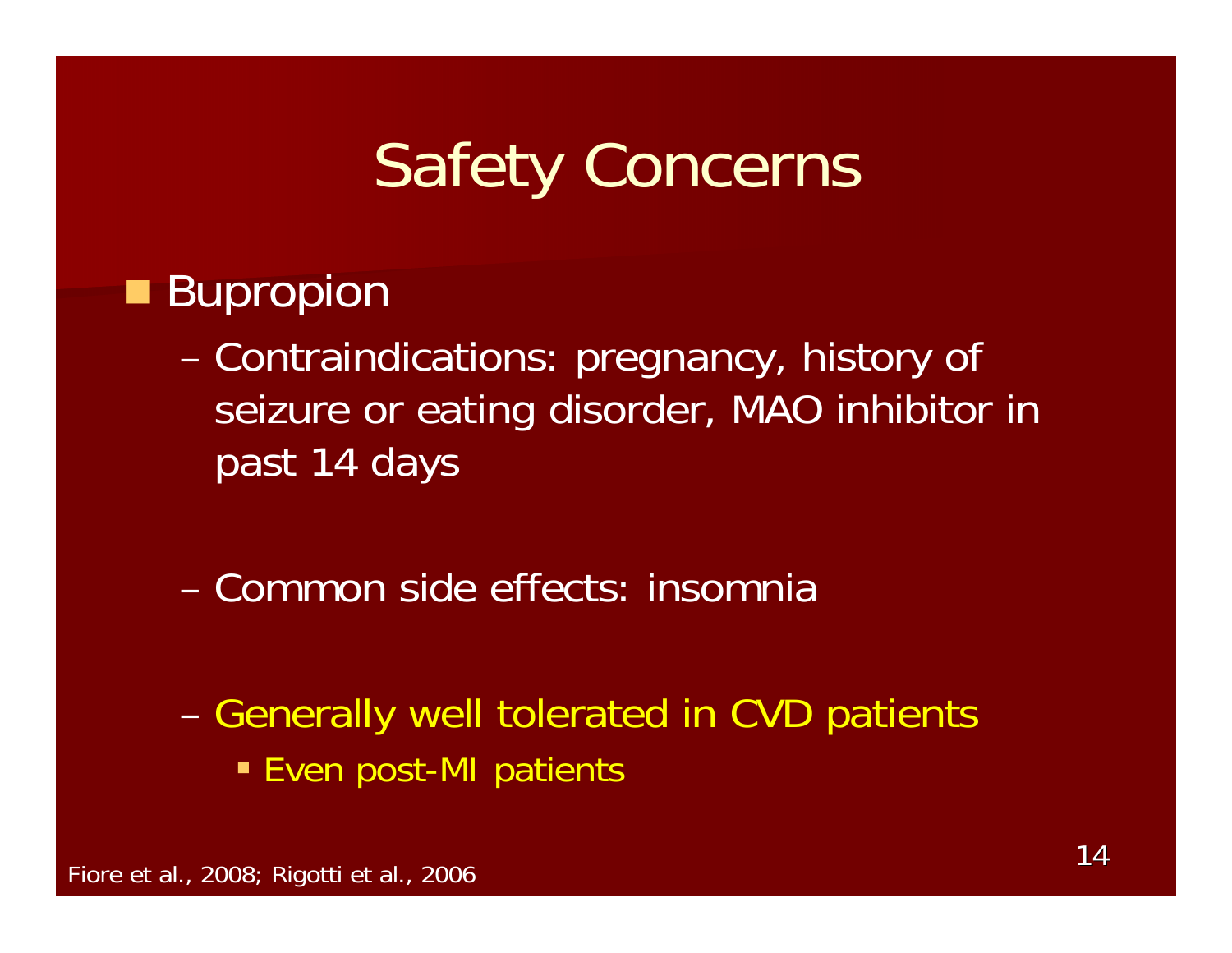## Safety Concerns

#### ■ Varenicline

- –Contraindications: pregnancy
- – Common side effects: Nausea, trouble sleeping, abnormal/strange dreams
- – Black box warning for hostility & agitation, depressed mood and suicidal ideation/behavior
- Small increase in risk of cardiac events in both CVD and non-CVD samples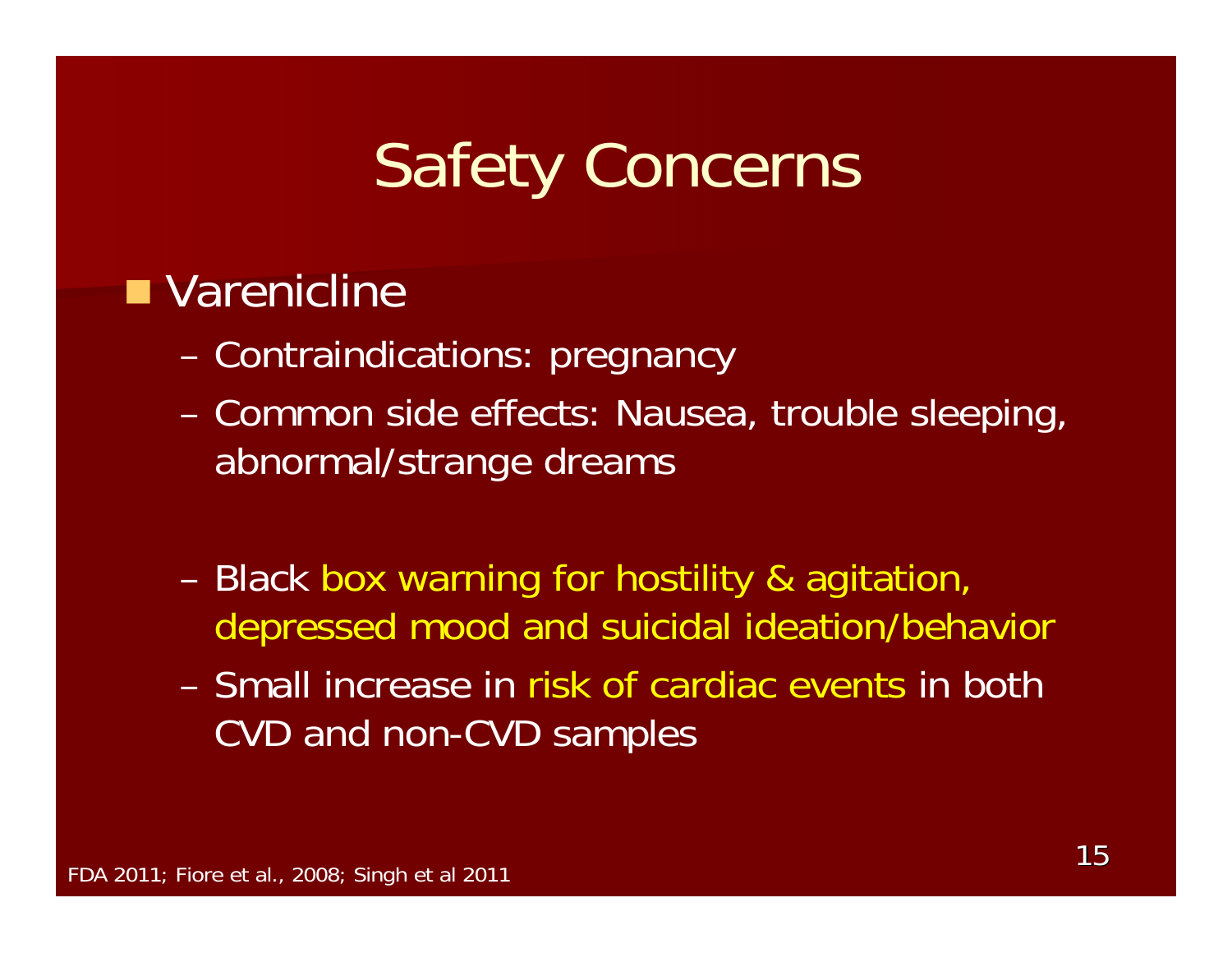# Patients who are unmotivated to Quit: 5Rs

**Discuss with patients:** 

- –personal *Relevance* of smoking,
- –– *Risks* of smoking
- –– *Rewards* of quitting
- –– *Roadblocks* to quitting
	- **The for which the provider suggests possible solutions**
- –– Repeat at subsequent visits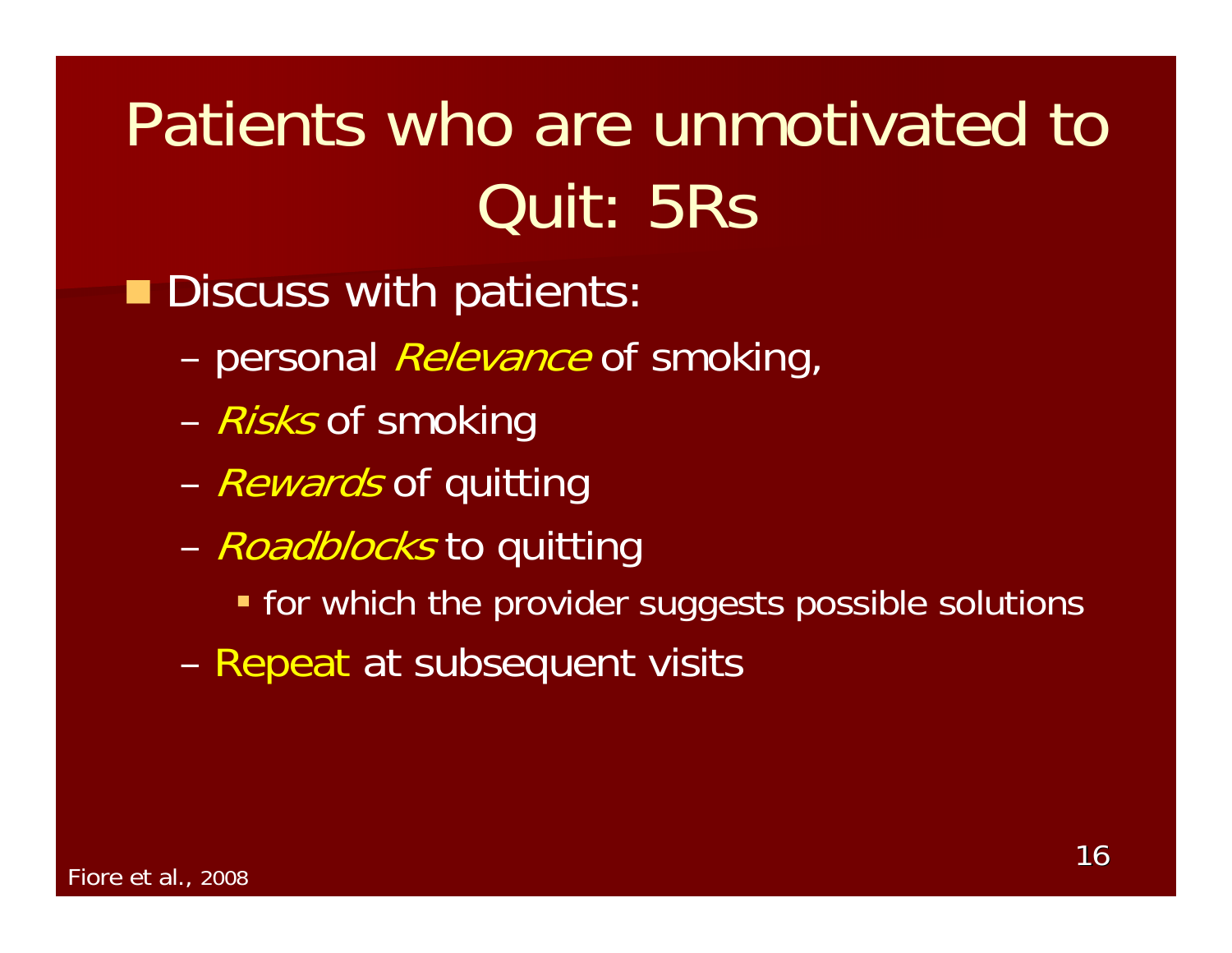### Resources

- **Clinical guidelines (includes dosing** recommendations)
	- – Fiore et al 2008: "Treating Tobacco Use and Dependence: 2008 Update"
	- – www.ahrq.gov/professionals/cliniciansproviders/guidelinesrecommendations/tobacco/clinicians/treating\_ tobacco\_use08.pdf